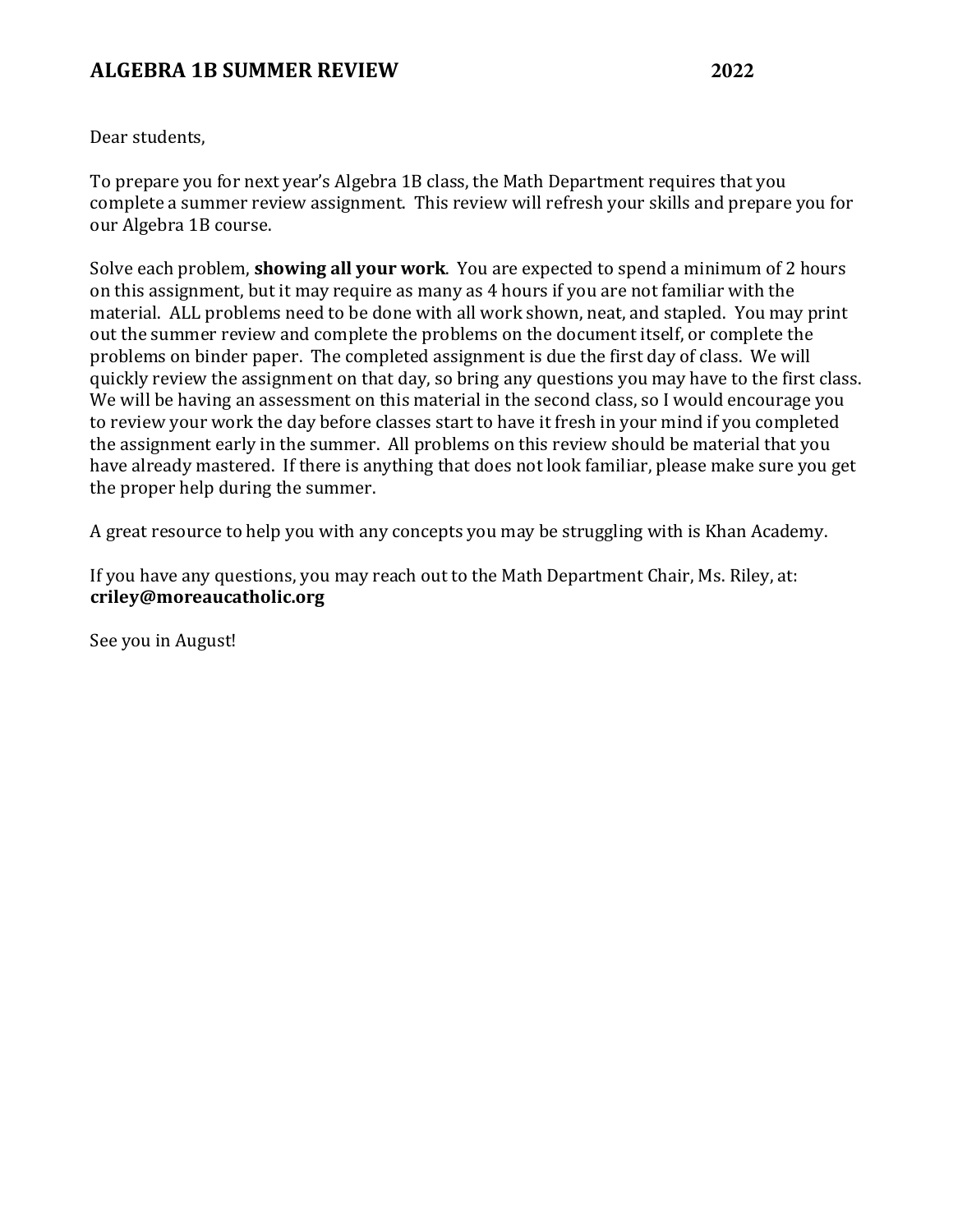Name: \_\_\_\_\_\_\_\_\_\_\_\_\_\_\_\_\_\_\_\_\_\_\_\_\_\_\_\_\_\_\_\_\_\_\_\_\_\_\_\_\_

# Follow the directions for each question and box your final answer.

Simplify. Use Order of Operations.

1) 
$$
13+54 \div 9
$$
  
2)  $12+3-7 \cdot 2+8$   
3)  $32 \div 8 + 4 \cdot 3$ 

Add the fractions and put in simplest form.

4) 
$$
\frac{3}{4} + \frac{1}{2}
$$
 5)  $\frac{1}{3} + \frac{2}{3}$  6)  $\frac{2}{5} + \frac{1}{6}$ 

$$
7) \frac{3}{10} + \frac{3}{4} \qquad \qquad 8) \frac{4}{9} + \frac{2}{3} \qquad \qquad 9) \frac{1}{8} + \frac{3}{8}
$$

Subtract the fractions and put in simplest form.

10) 
$$
\frac{9}{10} - \frac{3}{10}
$$
 11)  $\frac{2}{3} - \frac{1}{5}$  12)  $\frac{19}{20} - \frac{3}{4}$ 

$$
13) \frac{13}{15} - \frac{1}{3} \qquad \qquad 14) \frac{9}{8} - \frac{1}{8} \qquad \qquad 15) \frac{3}{8} - \frac{1}{4}
$$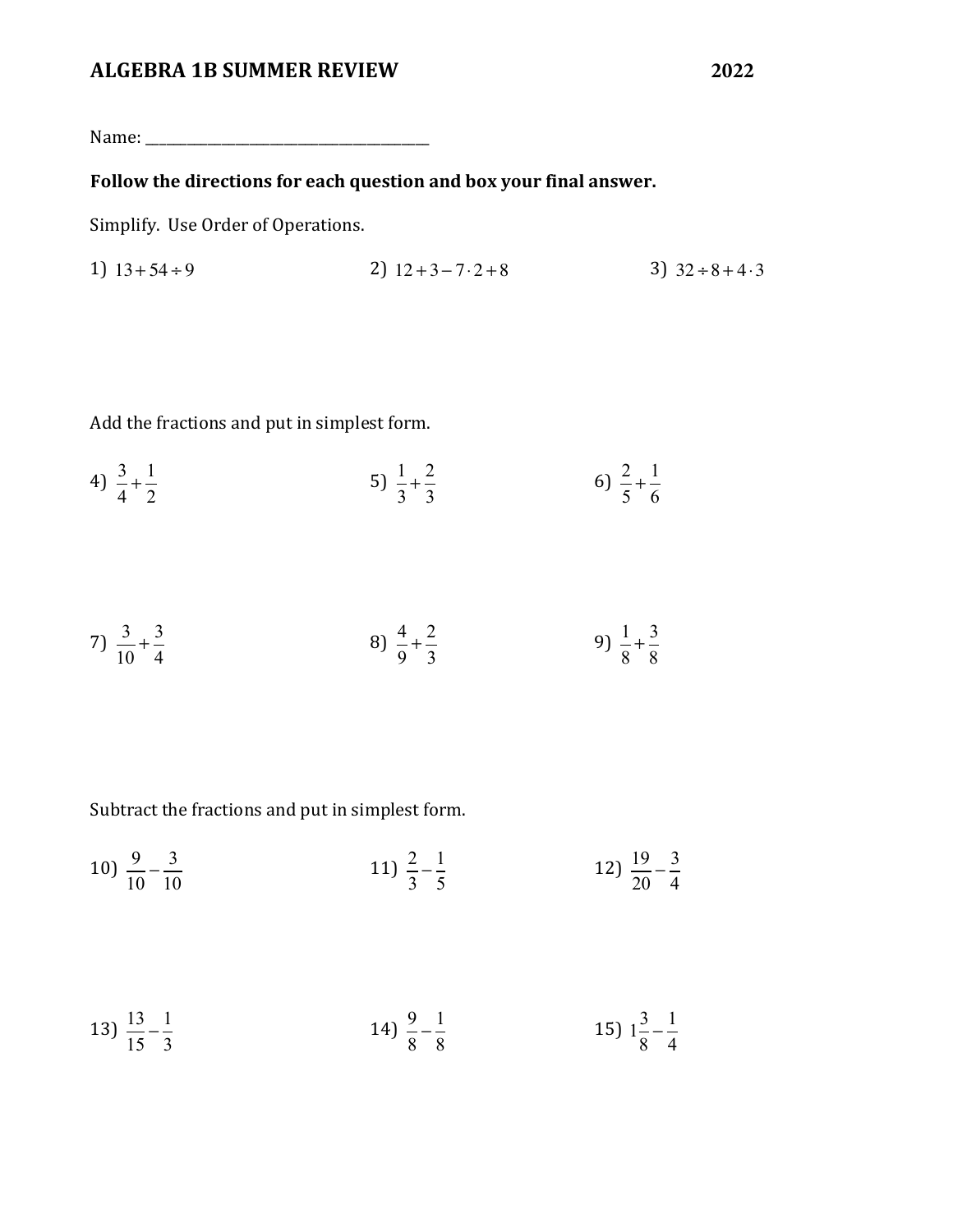Multiply the fractions and put in simplest form.

16) 
$$
\frac{2}{3} \cdot \frac{1}{8}
$$
 17)  $\frac{9}{10} \cdot \frac{20}{27}$  18)  $\frac{2}{5} \cdot \frac{3}{4}$ 

Divide the fractions and put in simplest form.

$$
19) \frac{9}{20} \div \frac{3}{5} \qquad \qquad 20) \frac{1}{2} \div \frac{3}{4} \qquad \qquad 21) \frac{7}{8} \div \frac{7}{10}
$$

Evaluate the expression.

22) 
$$
\frac{a+3b}{5}
$$
 for  $a = 4$  and  $b = 2$   
23)  $\frac{3x}{2y+1}$  for  $x = 7$  and  $y = 3$ 

Multiply:

$$
24) -4(x-3y-2z) \qquad \qquad 25) \quad 3.1(-1.2x+3.2y-1.1)
$$

$$
26) \frac{2}{3}(3a - 6b + 9) \qquad 27) - \frac{4}{5} \left( -\frac{1}{2}x + \frac{2}{3}y - 1 \right)
$$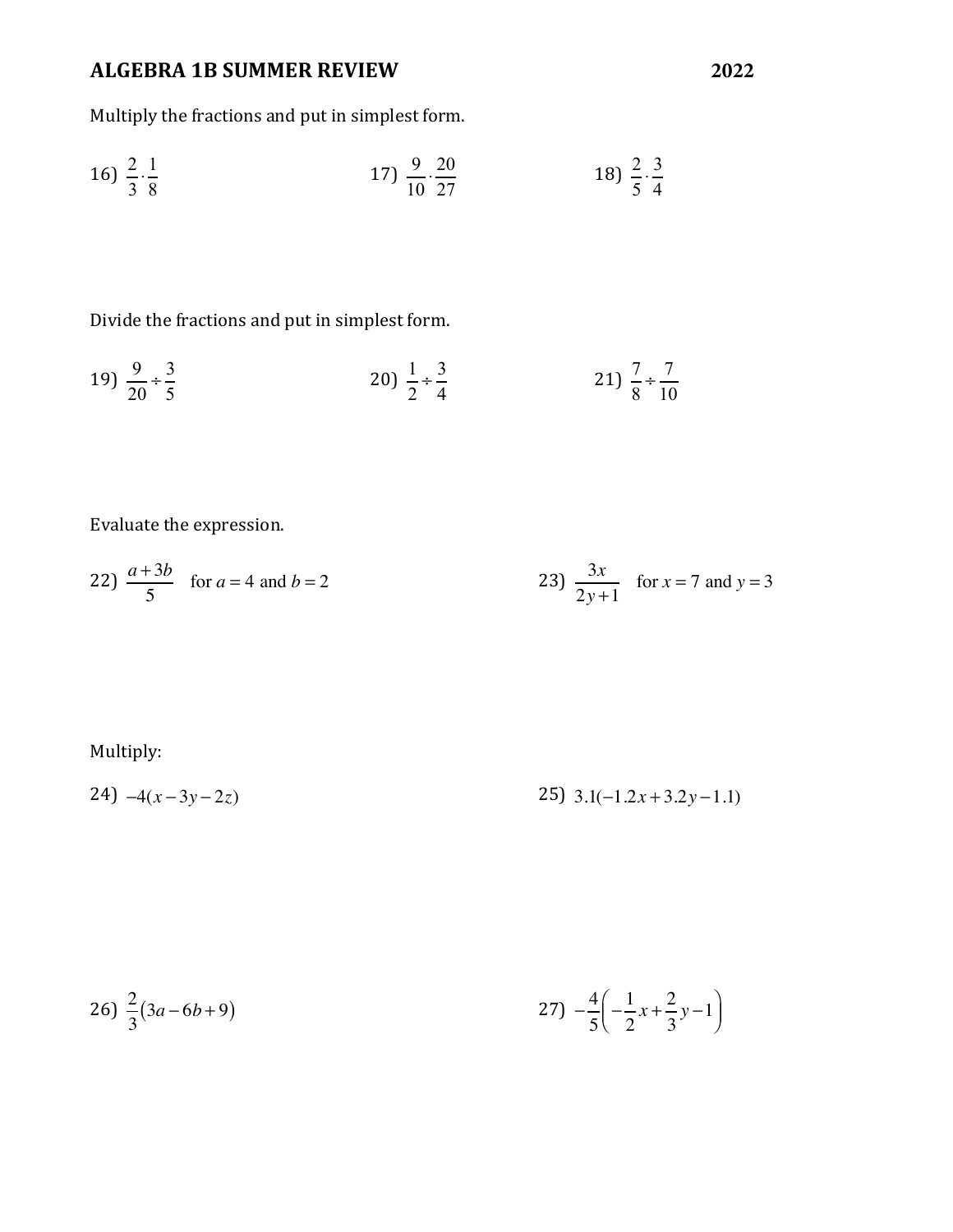**2022**

Simplify.

$$
28) 2x-4y-3(7x-2y)
$$
  
29) 15x - y-5(3x-2y+5z)

30) 
$$
(3x+2y)-(5x-4y)
$$
 31)  $6m-n-4m-(5n-m)$ 

Solve and check each equation. NOTE: you may get none or infinitely many solutions.

32)  $x+10 = -22$  33)  $4-2x = 16$  $34)$   $3 - x = 2x - 9$ 

35) 
$$
2x+7+3x = -8
$$
  
36)  $3(x-7) = -4(x+1)$   
37)  $2(x+2)-2(x-6) = 16$ 

Solve each inequality and graph the solution.

$$
38) \ 2x - 3 < 5 \qquad \qquad 39) \ 2x \ge 5x + 6
$$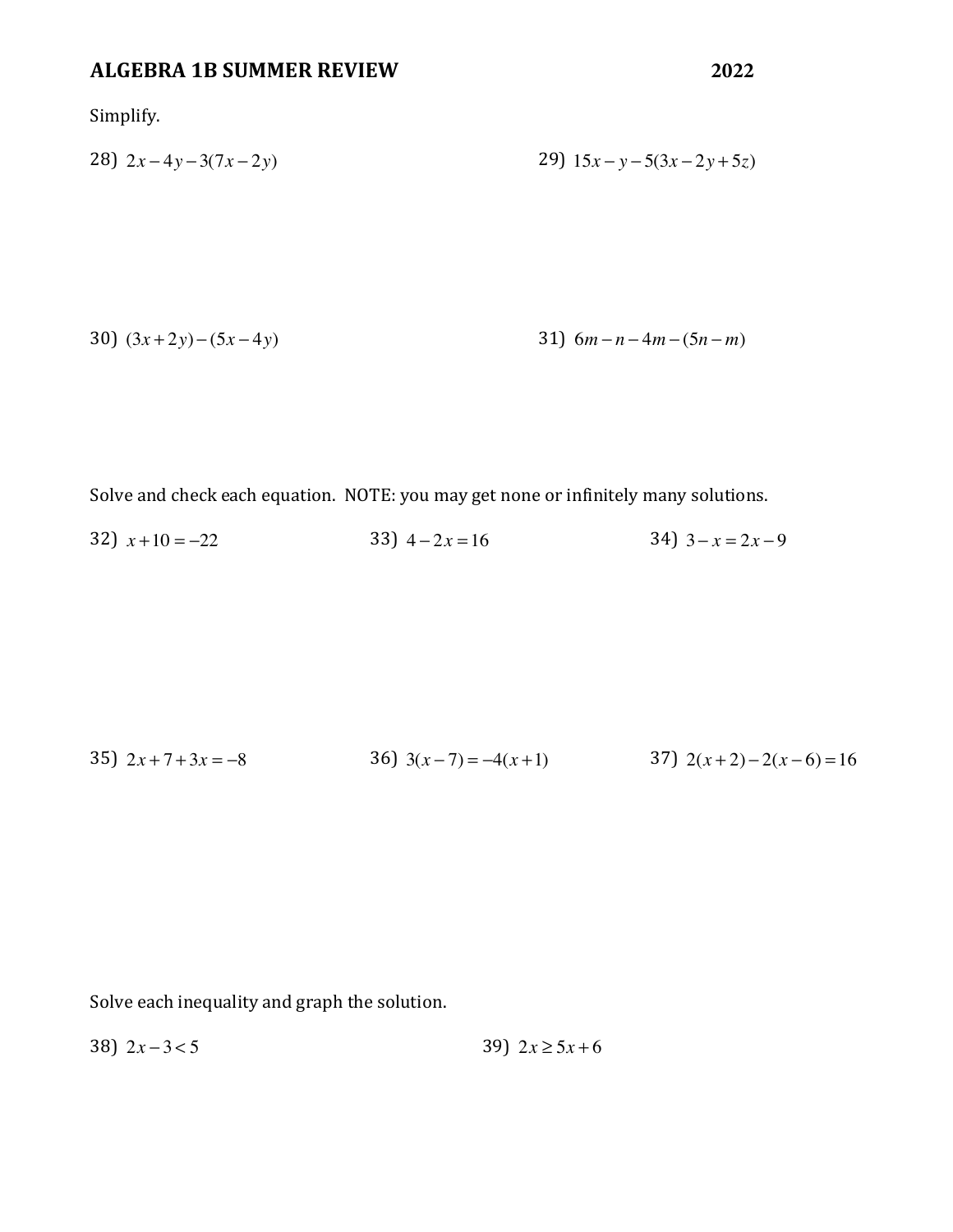Solve each equation. Check your answer(s).

40) || = 7 41) || = −8

42) 
$$
|2x+3|=15
$$
 43)  $|3x-12|-6=9$ 

Find the slope of the line through each pair of points.

44) (2, 3) and (1, -2)  $45$  (-5, 6) and (-1, 12)  $46$  (4, 1) and (4, -1)

Write the equation of the line in slope-intercept form given the slope and the point on the line.

47) slope = 2; (-2, 8)   
48) slope = 
$$
\frac{2}{3}
$$
; (6, 1)   
49) slope = -5; (0, 9)

Write the equation of the line in slope-intercept form that passes through each pair of points. 50) (3, 7) and (5, 11) 51) (-6, 7) and (-9, 8) 52) (-3, 6) and (15, -6)